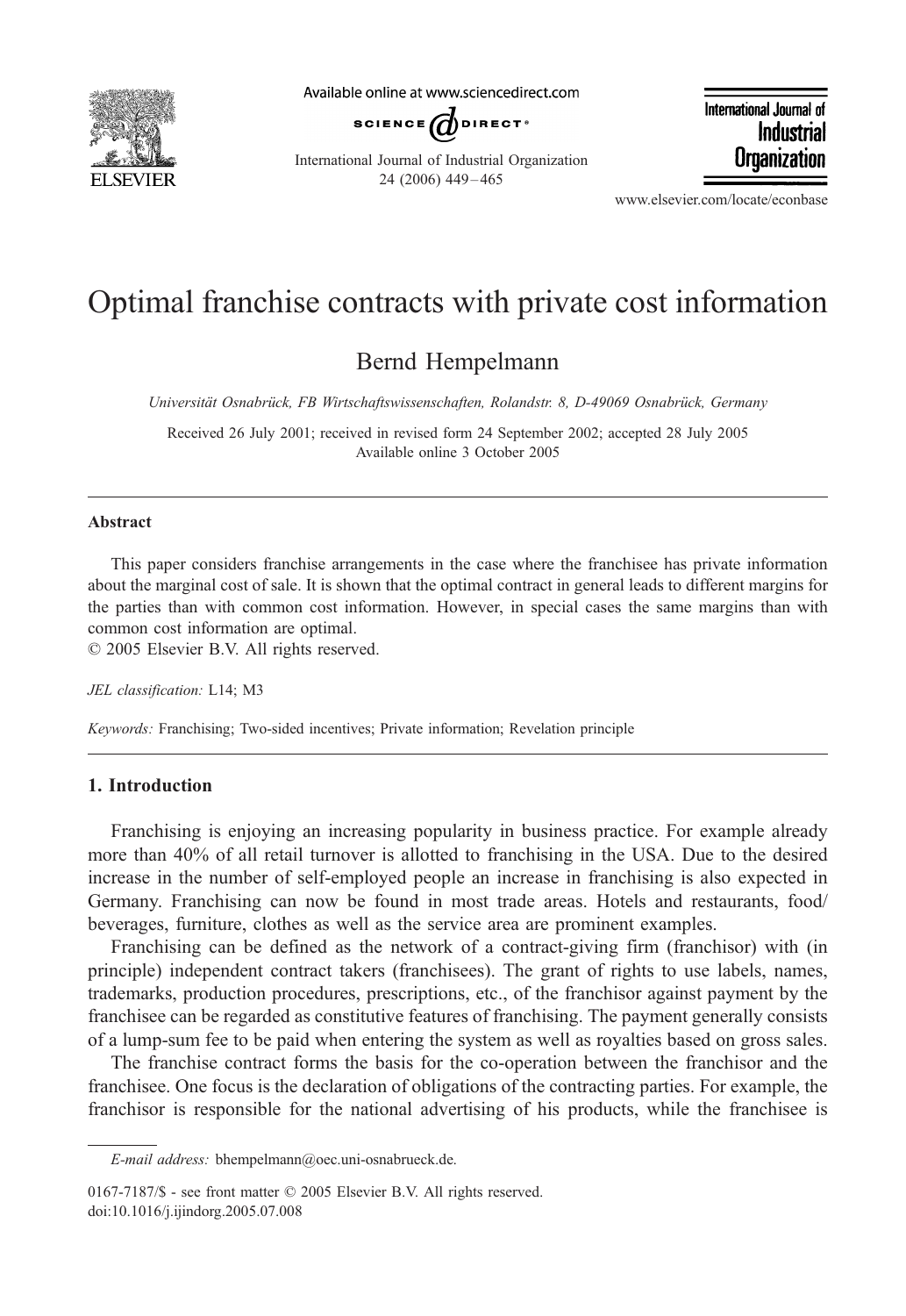responsible for advertising in local media. A complete declaration of all obligations is however not possible. Franchise contracts are generally incomplete. This is particularly true for those obligations concerning marketing activities.<sup>1</sup> However, marketing activities of the contracting parties are influenced by the contract. This influence is to be anticipated when designing the contract.

Before conclusion of a contract the parties may or may not share the same cost information. In this paper private information of the franchisee about the marginal cost of sale is assumed.<sup>2</sup> As a benchmark common cost information is also considered. The marginal cost of sale consists essentially of the costs of presenting the relevant product as well as the costs of customer consultation and service. While the first are determined to a large extent by the specifications of the contract, the latter depends on local conditions (e.g., the local structure of population), which are better known to the franchisee. Hence, the franchisee might enjoy an information advantage relative to the franchisor.<sup>3</sup>

However, the case of common cost information might also be relevant if the franchisor has cost data from other sales areas comparable to the sales area in question. If the franchisee previously worked in another industry, the case where the franchisor is better informed about the marginal cost of sale is also conceivable. However, this case is not further examined here.

How does the franchise contract in the case of private cost information differ from the case of common cost information? Clarifying this question is the topic of the present paper.

The paper is organized as follows. Section 2 provides a review of related literature. Section 3 presents the basic assumptions of the analysis. Section 4 derives the optimal contract in the case of common cost information. This case serves as a benchmark for the case where a franchisee has private cost information, which is considered in Section 5. The paper concludes in Section 6.

#### 2. Related literature

Contract design in franchising has already been addressed by several researchers. Important theoretical contributions include Ma[thewson and Winter \(1985\),](#page--1-0) Lal [\(1990\),](#page--1-0) Kat[z and Owe](#page--1-0)n (1992), and Bh[attacharyya and Lafontaine \(1995\). Th](#page--1-0)ese approaches analyze franchise contracts on the basis of two-sided incentive problems: the contract contains incentives for the execution of marketing activities for both the franchisor and the franchisee. The consideration of two-sided incentive problems proves to be sufficient to theoretically justify the practice of using royalty arrangements in franchising.<sup>4</sup> The result that contract arrangements in franchising found in practice can best be explained by a model of two-sided moral hazard is therefore no surprise.<sup>5</sup> This paper follows the literature mentioned above in considering two-sided incentive problems. Royalties are therefore used to coordinate marketing activities of the franchisor and the franchisees.

The approaches indicated above do not address contract design in franchising when private information is an issue. This aspect is, however, analyzed in the models of Ga[l-Or \(1991a,b\),](#page--1-0)

<sup>&</sup>lt;sup>1</sup> Very frequently franchise contracts contain only vague formulations about the marketing activities of the contracting parties.

<sup>&</sup>lt;sup>2</sup> Private information is opposed to common information, i.e. information, which is accessible to both parties.

<sup>&</sup>lt;sup>3</sup> Minkler (1990, 1992) argues that better knowledge about local market information by the franchisee relative to the franchisor is an important reason for the choice of franchising.

<sup>&</sup>lt;sup>4</sup> See, e.g., Lal [\(1990\).](#page--1-0)<br><sup>5</sup> For an empirical assessment of predictions about contract design in franchising from agency theory see Laf[ontaine](#page--1-0) (1992), Sen [\(1993\), and](#page--1-0) Laf[ontaine and Slade \(1997\).](#page--1-0)